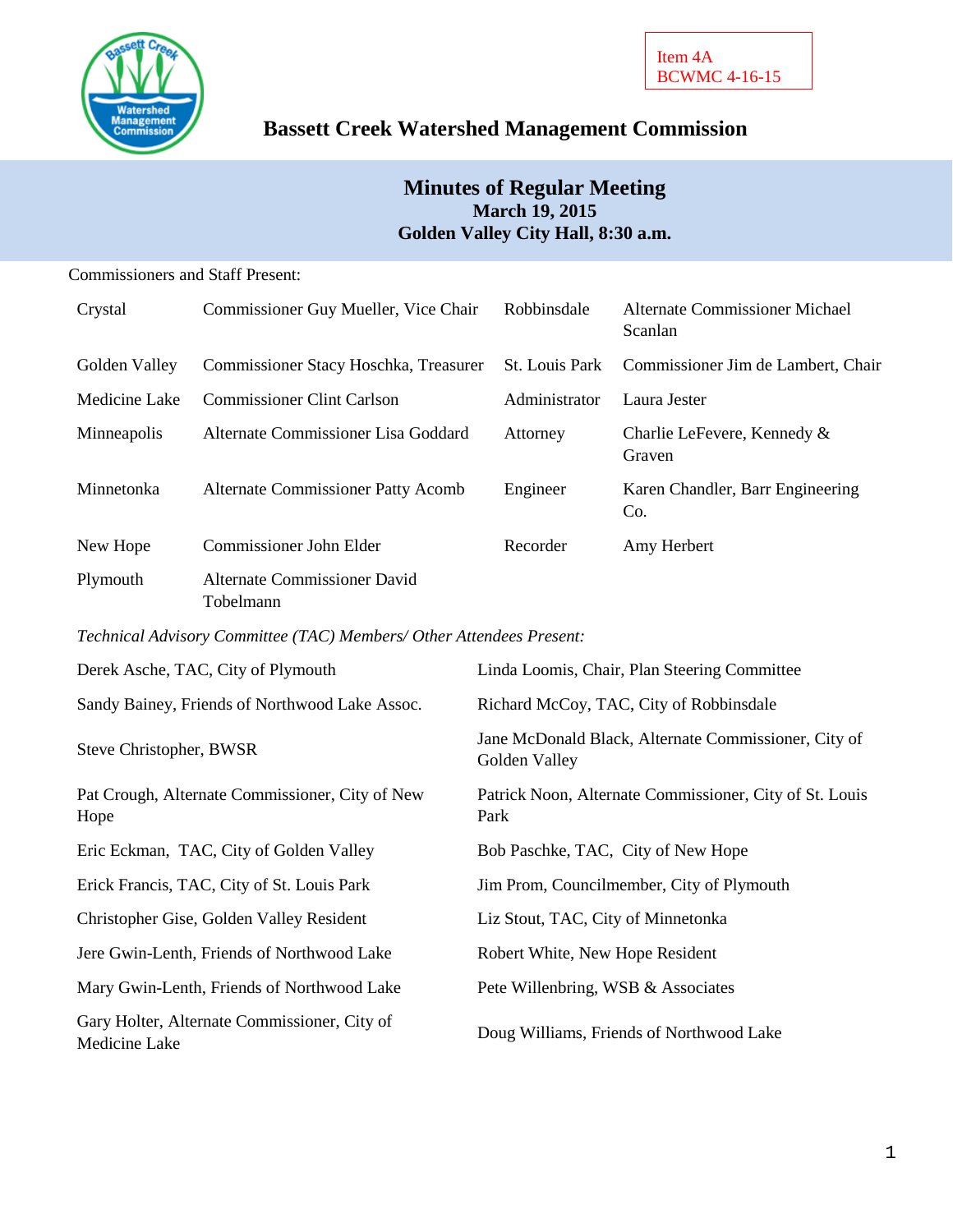# **1. CALL TO ORDER AND ROLL CALL**

On Thursday, March 19, 2015, at 8:39 a.m. in the Council Conference room at Golden Valley City Hall, Chair de Lambert called to order the meeting of the Bassett Creek Watershed Management Commission (BCWMC) and asked for roll call to be taken.

#### **2. CITIZEN FORUM ON NON-AGENDA ITEMS**

No items were raised.

#### **3. AGENDA**

Chair de Lambert announced that item 6B - Consider Approval of 50% Design Plans for 2015 Main Stem Restoration Project (CR2015) - would be moved to later in the agenda. Commissioner Mueller moved to approve the agenda as amended. Commissioner Elder seconded the motion. Upon a vote, the motion carried 9-0.

# **4. CONSENT AGENDA**

Administrator Jester added to the agenda payment of the invoice to Finance & Commerce in the amount of \$94.15 for publication of the BCWMC's public hearing notice. She also noted the revised financial statement to include the invoice. Chair de Lambert noted that the minutes of the February 19, 2015, BCWMC meeting should be corrected to indicate that Alternate Commissioner Tobelmann was not present. Commissioner Goddard moved to approve the consent agenda as amended. Alternate Commissioner Tobelmann seconded the motion. Upon a vote, the motion carried 9-0. [The following items were approved as part of the Consent Agenda: the February 19, 2015, Commission Meeting minutes, the monthly financial report, the payment of the invoices, Approval to Execute Agreement with Hennepin County for 2015 River Watch Program Pending Approval by Commission Legal Counsel, Appointment of Commissioner Ginny Black to Budget Committee and Administrative Services Committee, Set Public Hearing on 2015 BCWMC Watershed Management Plan for May 21, 2015, and Set TAC Meeting for April 2, 2015]. The general and construction account balances reported in the Fiscal Year 2015 Financial Report prepared for the March 19, 2015, meeting are as follows:

| <b>Checking Account Balance</b>            | \$841,880.89       |
|--------------------------------------------|--------------------|
| TOTAL GENERAL FUND BALANCE                 | \$841,880.89       |
| TOTAL CASH & INVESTMENTS ON-HAND (3/11/15) | \$3,408,178.97     |
| CIP Projects Levied – Budget Remaining     | $(\$2,674,767.87)$ |
| <b>Closed Projects Remaining Balance</b>   | \$733,411.10       |
| 2013 Anticipated Tax Levy Revenue          | \$1,465.41         |
| 2014 Anticipated Tax Levy Revenue          | \$7,886.48         |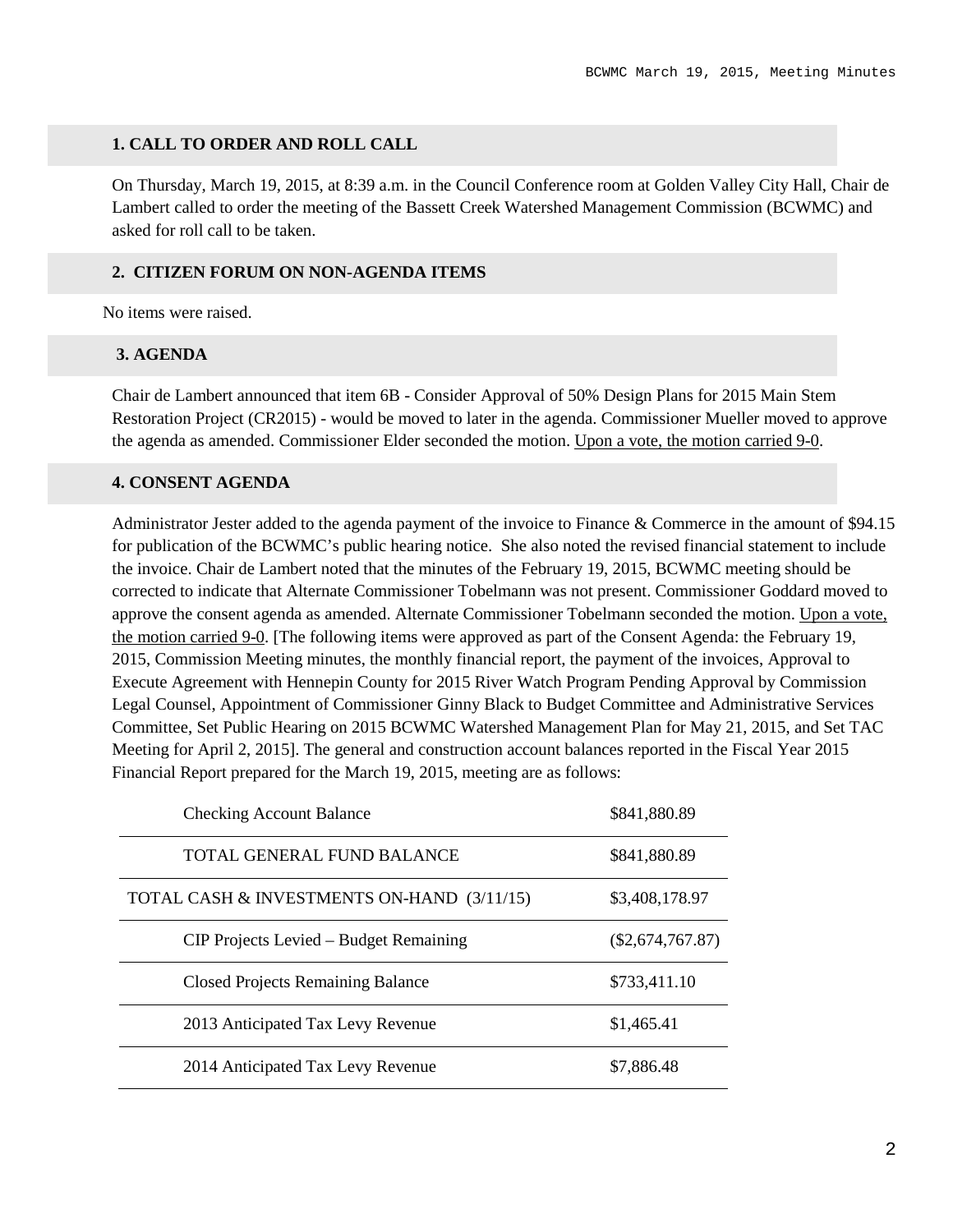#### **5. PUBLIC HEARING**

#### **A. Receive Comments from Public on Proposed Major Plan Amendment**

- Revising the Northwood Lake Water Quality Improvement Project (NL-1) in the Capital Improvement Program (CIP) from the construction of two stormwater ponds (NB-35A, B, C and NB-29A, B) to the construction of one pond just upstream (west) of Northwood Lake and the construction of a stormwater reuse system with bioretention basins in Northwood Park near the east end of the lake).
- Adding to the CIP the Honeywell Pond Expansion Project (BC-4) to provide stormwater quantity and water quality improvements, divert currently untreated stormwater to the pond, and provide opportunities for reuse of water from the pond.

Administrator Jester summarized the proposed Major Plan Amendment. Chair de Lambert opened the public hearing and called for comments. Jere Gwin-Lenth of the Friends of Northwood Lake stated that the group has been meeting with the City of New Hope for a long time and there is lots of neighborhood involvement with the proposed Northwood Lake Water Quality Improvement Project. He said that the Friends of Northwood Lake is very supportive of the project.

Administrator Jester reported that staff submitted a Clean Water Partnership grant application to the Minnesota Pollution Control Agency (MPCA) for this project for the maximum grant amount of \$300,000. She said that the Commission will hear the MPCA's grant award decision by the end of April.

Chair de Lambert called for comments two more times. Upon hearing no additional comments, Chair de Lambert closed the public hearing.

#### **6. BUSINESS**

#### **A. Receive Update on Comments and Responses for Draft Watershed Management Plan**

Administrator Jester reminded the Commission that the 60-day review of the BCWMC's draft Watershed Management Plan ended in the end of January. She said that the Commission received comments from all of the reviewing state agencies and others, and that staff and the BCWMC Plan Steering Committee are working through the comments and drafting responses. Administrator Jester announced that the Plan Steering Committee's next meeting is Monday, March 23 at 4:30 p.m. She said that the draft responses to comments should be ready for the Commission's review at its April meeting.

**B. Consider Approval of 50% Design Plans for 2015 Main Stem Restoration Project (CR2015)** This item was deferred to later in the meeting.

### **C. Consider Approval of Twin Lake In-Lake Alum Treatment Project Plans**

Administrator Jester stated that last November the Commission approved an agreement with the City of Golden Valley to implement this project. She announced that tonight the City of Golden Valley is holding a public information meeting about this project. Administrator Jester explained that staff is looking for Commission approval to implement the project as specified in the plans presented in the meeting packet.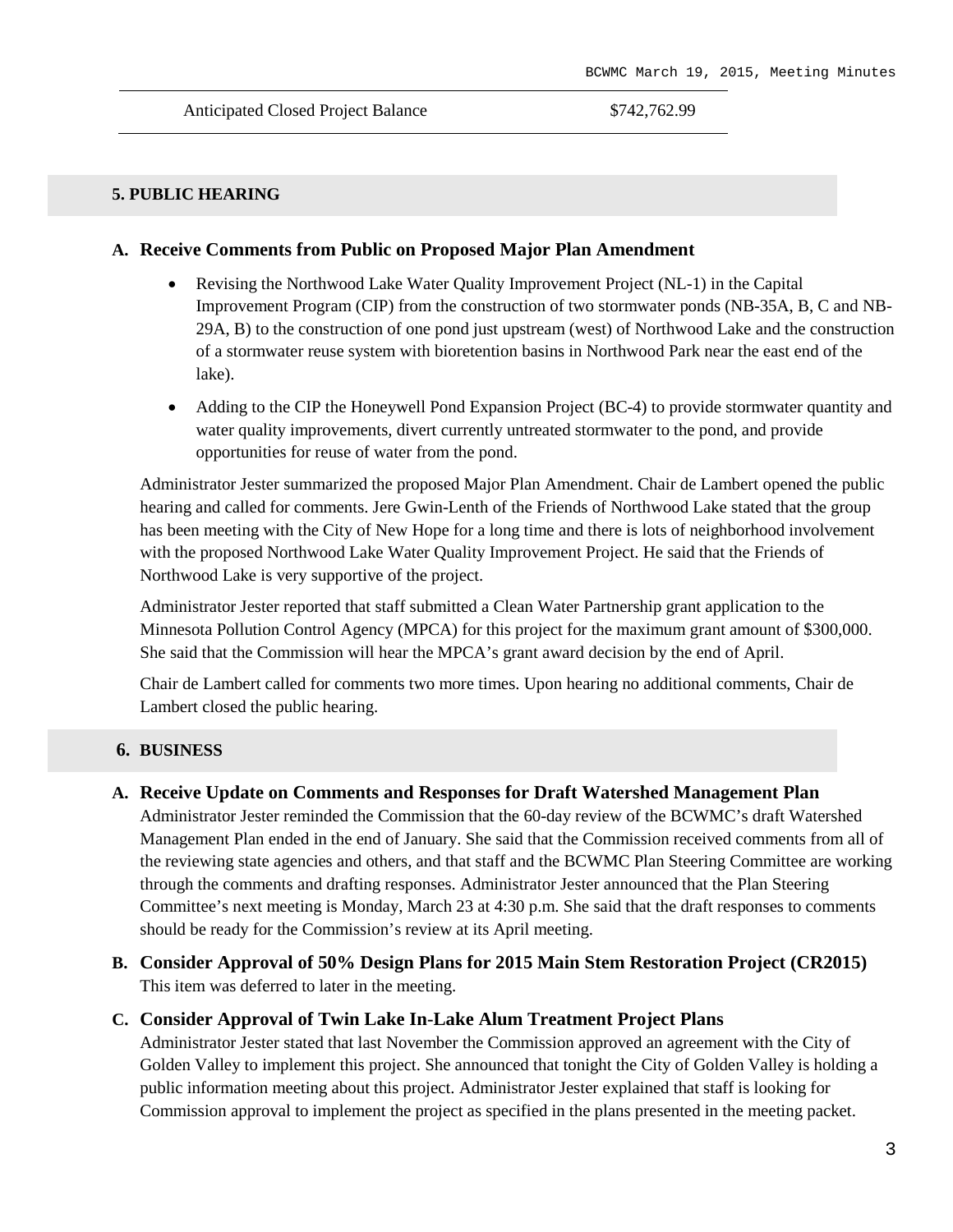Engineer Chandler provided details about the alum application. She said that a barge is used to apply the alum to the lake, and the application needs to be done when the water is within a certain temperature range. She said that permitting is a pretty simple process through the MPCA, and the permitting should be done in time for the alum application to be done in April. Engineer Chandler explained that one of the key factors that needs to be monitored as part of the alum application process is the lake water's pH level, which needs to be within the range of 6.5 and 9. She reminded the Commission that one of the reasons that the application is recommended to be done in two parts, two to three years apart, is because it is difficult to apply the full dosage of alum without causing the pH level to drop too low and adversely affect aquatic life. She noted the pH will be continually measured in the lake during the treatment. She provided more details about the weather conditions that could affect the timing of the application including wind and rain. She responded to questions. Administrator Jester noted that she would inform Commissioners and TAC members the date and time planned for the application as some may want to observe. (Although it was also noted there may not be a good viewing area.)

Alternate Commissioner Goddard moved to approve the Twin Lake alum treatment plans as presented. Commissioner Hoschka seconded the motion. Upon a vote, the motion carried 9-0.

# **D. Consider Approval of Technical Advisory Committee Recommendations**

Erick Francis reported that the TAC recommends that the Commission approve the Commission's 2017-2021 CIP as presented in the attachment to the TAC memo. Additionally, he reported that the TAC recommends the Commission begin the XP-SWMM Phase II project in 2015 using Flood Control Long-term Maintenance Funds and to seek additional funding for the project from other sources, and to complete the project in as short a time frame as possible. Mr. Francis reported that the TAC also recommends that staff continue working to develop a flow chart and frequently asked questions sheet to streamline the communication process between cities, developers, and the Commission. The Commission discussed each recommendation separately:

# **2017-2021 CIP**

Alternate Commissioner Goddard raised the issue of flooding that has occurred in Wirth Park and along Wirth Lake Parkway and the possibility that accumulated sediment in the channel could have contributed to the flooding. She asked why that project is listed in the CIP as so many years out. Mr. Francis said it may have to do with the expected timeframe for permitting the project and the anticipated issues with contaminated soils. Administrator Jester noted that no TAC members had raised that particular issue in relation to that project.

Administrator Jester pointed out an error in the CIP table and said that the final cell should total \$7,699,000. There was discussion about the proposed increase in the Commission's annual levy request to more than \$1,000,000 for many of the upcoming years as listed in the 2017-2021 CIP table. Administrator Jester reminded the group that Commission fiscal policies were recently revised to indicate a desire to maintain a relatively stable level of levy request, but that the Commission understood that a \$1 million levy was unlikely to suffice for the large projects needed in the watershed.

Chair de Lambert said that he would like to see the table corrected for math errors and that he is a little concerned about the proposed levy for 2017 as listed. There was discussion about possibly splitting some of the proposed projects over two years. Chair de Lambert recommended that staff correct the errors in the table, that the TAC look at this proposed table again at its next meeting and bring options back to the Commission at their April meeting, with the goal of keeping the total levy amount more uniform across years. The Commission agreed.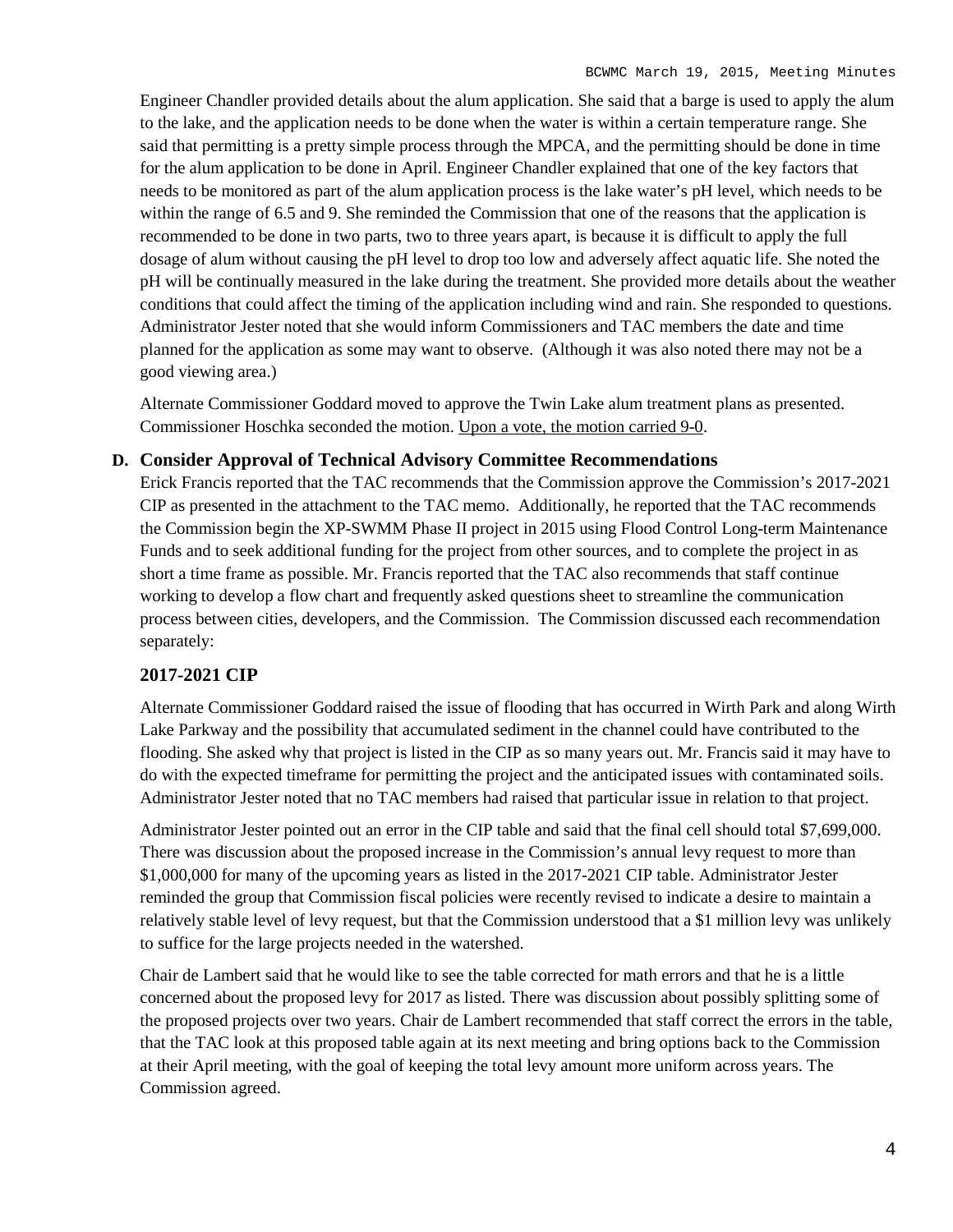# **XP-SWMM Model**

Administrator Jester provided a history of the Commission and TAC's discussions of this item. She reported that the TAC recommends that the Commission move forward with the XP-SWMM Phase II, and she reminded the Commission that it did not budget for this work in its 2015 administrative budget.

Mr. Asche said that he knows that some cities want this next phase of the XP-SWMM model and that those cities would find value in it, but he does not support it. He said that a \$250,000 model update is a significant project needing thoughtful consideration. Mr. Asche noted how in 2011 the Commission discussed the idea that cities and others could update the model and that the Commission wouldn't need to update the model. Mr. Asche also commented that the \$250,000 proposed to be spent on this project will not reduce phosphorous in the cities. Mr. Asche stated that the decision today is not whether the model should be updated but whether the model should be updated through the Commission or updated as originally discussed through the cities and other projects in the watershed.

Ms. Stout said that she recalls that the Commission discussed the Commission Engineer being the keeper of the model so that there would be continuity within the model, which cities and developers would be welcome to use. She reminded the Commission that it was founded as a flood management organization, and flooding still impacts downstream communities. Ms. Stout said that she thinks it would be wrong for the Commission not to undertake the modeling update.

There was discussion. Engineer Chandler noted that the original cost of converting the two existing models into the XP-SWMM model was \$70,000. She explained that back in 2011 Barr Engineering had stated that cities could update the model and then turn the work back in to the Commission Engineer to review and ensure the quality of the model.

Mr. Eckman stated that flooding is an important issue for the City of Golden Valley and that it sounds like from what Lois Eberhart said at the TAC meeting that it is an important issue for the City of Minneapolis as well. He described how there are homes in the City that are at risk of flooding. Mr. Eckman provided some real-world examples of work proposed in the City of Golden Valley that could have flooding impacts, and he described the value of being able to use a model in determining the specifications for such projects. He said that the City of Golden Valley thinks it is important to have an XP-SWMM model that's updated and coordinated with the Commission Engineer. Commissioners Hoschka and Goddard spoke in favor of the Commission completing the model update noting the difficulties with multiple firms or cities updating different portions of the model and the coarseness of the current model.

Mr. LeFevere said that it seems if the Commission is going to do this model update it will have to front-end the cost. He added that to the extent that this model would be useful in Commission project reviews for its own capital projects, the Commission could charge the cost back to the CIP projects and could charge developers through fees.

Chair de Lambert commented that he thinks it is time for the Commission to figure out what additional information, if any, is needed in order to make a decision. He said he thinks the staff's recommendation to develop a scope and timeline is a good start. Commissioner Tobelmann said that he would like to understand the pros and cons of this project. Engineer Chandler said that in order to develop a project timeline, the Commission would need to decide if the project would start this year or next year. Chair de Lambert recommended developing the timeline as if the project would start this year.

Commissioner Hoschka moved to approve staff's recommendation to begin the XP-SWMM Phase II process with staff developing a project scope and timeline for the project to start this year. Alternate Commissioner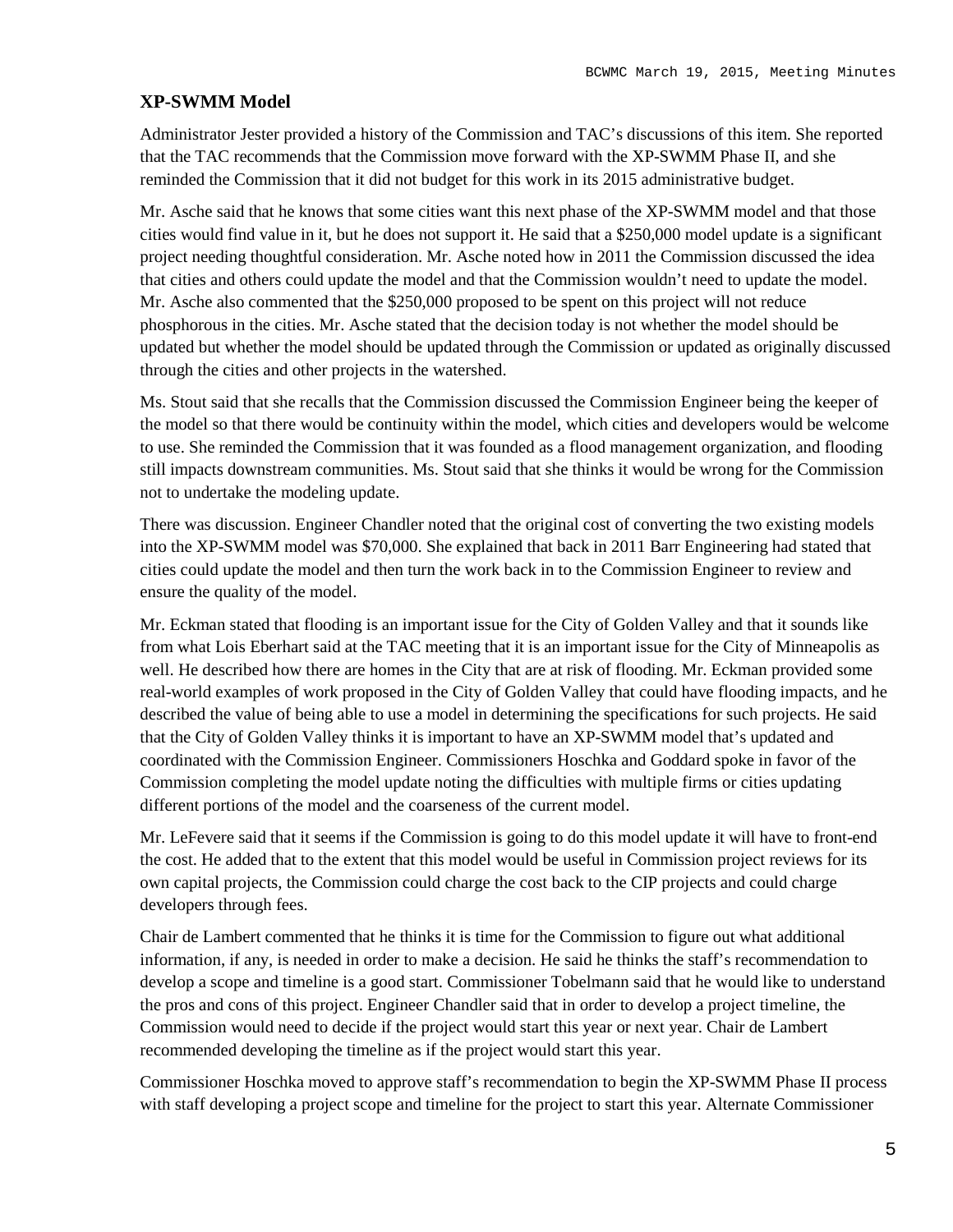Scanlan seconded the motion. Mr. Asche asked if the Commission is only asking the Commission Engineer for this scope or if the Commission is going to get something for comparison. Chair de Lambert indicated that this was not a proposal from the Commission Engineer but simply more information about the potential project needed for the Commission to make a more informed decision. Upon a vote, the motion carried 9-0. Ms. Chandler clarified that the Commission also wants information on pros and cons, and the Commission indicated yes.

# **Communication Protocols Among Cities, Developers, and Commission**

Administrator Jester said that the TAC recommends staff create a communication flow chart and a frequently asked questions document. She described the protocols that have been put in place including that contractors and developers are first directed by Commission staff to the appropriate city staff person.

# **E. Consider Approval of Education Committee Recommendations**

**i. Approval of 2015 Education and Outreach Budget and Work Plan; Approval to Execute Contract with University of Minnesota to Participate in 2015 Non-point Education for Municipal Officials (NEMO) Program Pending Approval by Commission Legal Counsel**

Administrator Jester reported that the Education Committee met on March 9th and recommended for approval the 2015 Education and Outreach Budget and Work Plan as presented in the meeting materials. She noted that this budget is in line with the education/outreach budget included in the 2015 Administrative Budget. She highlighted new items and stated that the Committee decided not to fund Blue Thumb for 2015 because Blue Thumb and Metro Blooms are merging and the Commission already provides funds to Metro Blooms. She said that the funds budgeted for Blue Thumb have been taken out of the presented budget.

Administrator Jester communicated that the Committee recommends funding the Children's Water Festival in the amount of \$350 and the Freshwater Society's Water Stewardship Program in the amount of \$1,000. She reported that the Committee recommends budgeting \$1,000 for reimbursing Commissioners for training. She said for example reimbursing Commissioners for registration fees, not travel expenses, on a pre-approval basis. She explained that the Committee recommends supporting NEMO at a funding level of \$750 plus her time to help plan the workshops. Administrator Jester said that if the Commission approves this funding, the Commission will need to execute an agreement with the University of Minnesota for the NEMO program, and the draft contract is in the meeting packet. She said that the Commission's Legal Counsel requested a change to that contract and is working it out with the University.

Alternate Commissioner Scanlan moved to approve the 2015 Education and Outreach Budget and Work Plan and the contract with the University of Minnesota for the NEMO program with the Commission's Legal Counsel's review. Commissioner Elder seconded the motion. Upon a vote, the motion carried 9-0.

# **ii. Approval to Develop and Execute Contract with HDR for Website Redesign Project**

Administrator Jester described the Education Committee's proposal review process, and she presented the Committee's recommendation to contract with HDR for the website redesign project. Alternate Commissioner Tobelmann moved to approve staff working with HDR, and the Commission's Legal Counsel to develop a contract to bring in front of the Commission at its April meeting. Commissioner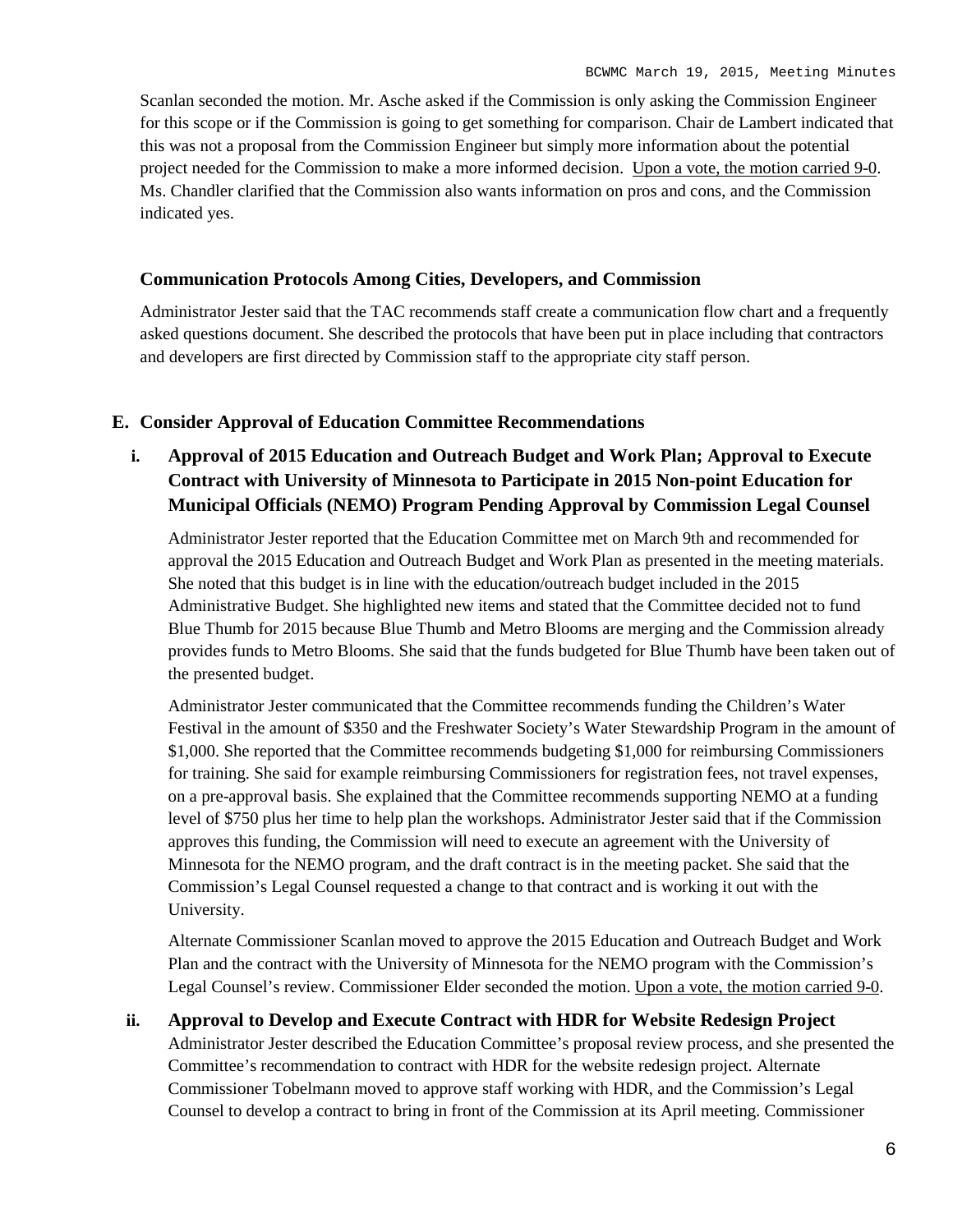Elder seconded the motion. Upon a vote, the motion carried 9-0.

# **6B. Consider Approval of 50% Design Plans for 2015 Main Stem Restoration Project (CR2015)**

Commissioner Hoschka announced that she now works for WSB & Associates, and she described her discussion with the Commission's legal counsel on how to avoid possible conflict of interest issues. She said that she won't work on Commission projects at WSB and she won't vote on WSB projects as a Commissioner.

Mr. Eckman said that the 2015 Main Stem Restoration Project comprises almost two miles of streambank restoration. He stated that the project is estimated to reduce total phosphorous by 61 pounds per year and to reduce total suspended sediment loading by 140-200 pounds per year. Mr. Eckman explained that the project's approach is a combination of bioengineering and hard armoring. He noted that the City has received input from residents through two open houses and direct contact. He said that the majority of the project work will be on private property.

Mr. Eckman explained that these 50% design plans reflect information from the feasibility study, input from residents, and further field evaluation.

Engineer Chandler asked why these design plans didn't include more of the bioengineering methods mentioned in the feasibility study, such as root wads, rock vanes, and VRSS (Vegetated Reinforced Soil Slope). Mr. Eckman said that these items will be further evaluated to see if they could be incorporated into the project. Pete Willenbring of WSB & Associates described some of the considerations that go into the decisions of what method to use in each location, such as effects the methods would have on the cross section of the channel and impacts to the flood stage.

Engineer Chandler asked about areas C and D, which were identified in the feasibility study as having continuous riprap installed as part of the project. She pointed out that these design plans call for intermittent riprap in these areas. She asked for an explanation for the change and voiced concerns that intermittent riprap could lead to future problems, such as erosion. Mr. Willenbring said that soft armoring is a focus for the City of Golden Valley with this project, but he agrees that these areas need to be reviewed. Engineer Chandler also asked about a change from the feasibility study regarding stabilizing a bank. She noted that the feasibility study showed either VRSS or a nine-foot tall boulder wall, and now the plans show something much less. Engineer Chandler said that the concern is whether the new proposed technique for this area provides enough stabilization. Mr. Willenbring said that they can look into it. Engineer Chandler summarized the rest of the Commission Engineer's comments.

Administrator Jester asked what kind of feedback the City received at the public open houses. Mr. Eckman described the feedback received, noting that staff continue to work with individual landowners regarding their thoughts and desire for the project.

Commissioner Muller moved to approve the Commission Engineer's recommendation of approving the 50% design plans conditionally and to authorize the City of Golden Valley to move ahead with final design plans and contract documents. Commissioner Carlson seconded the motion. Upon a vote, the motion carried 9-0.

# **7. COMMUNICATIONS**

# **A. Administrator:**

**i.** Administrator Jester noted that her report is in the meeting packet.

# **B. Chair:**